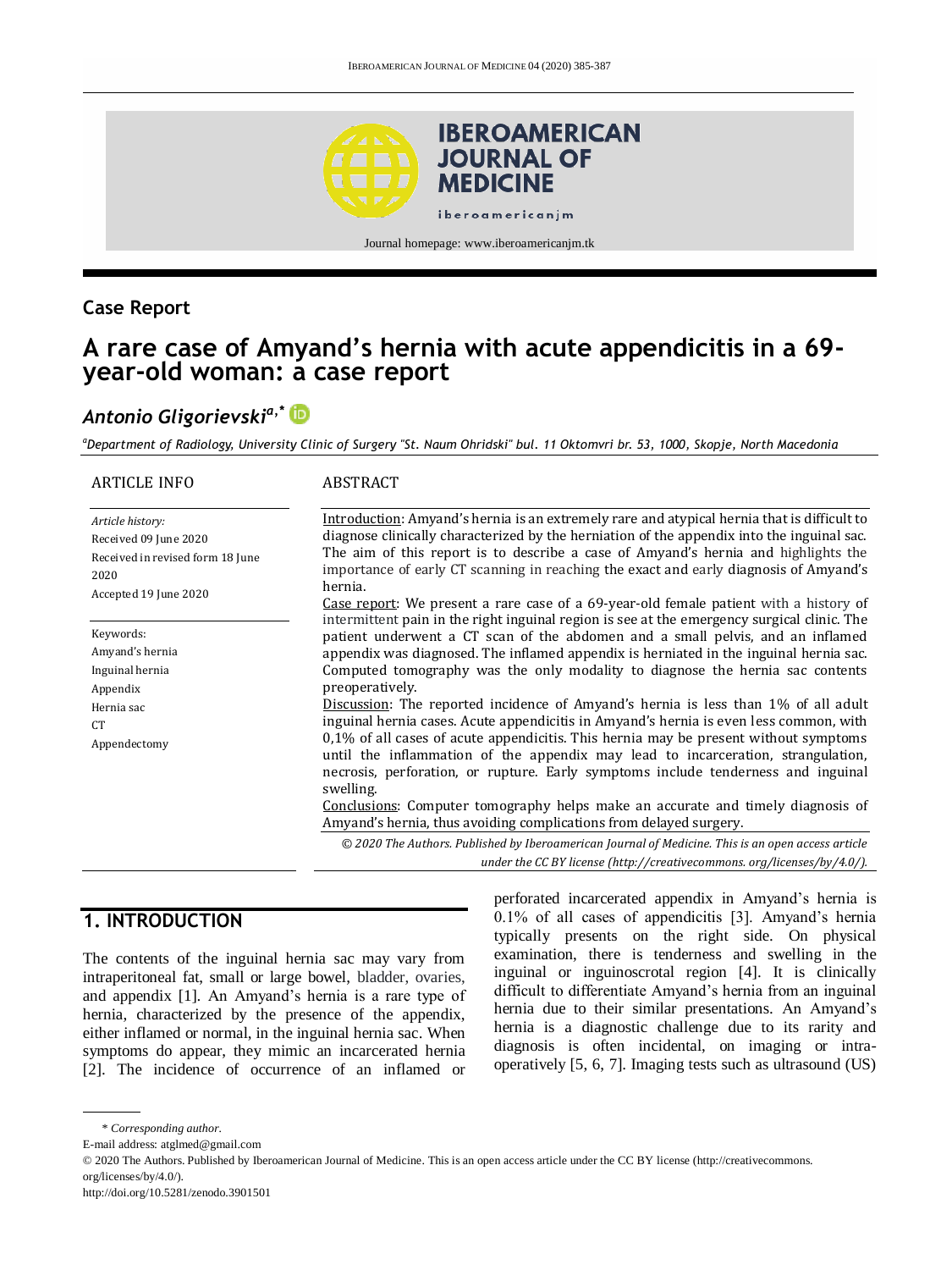and computed tomography (CT) aid in distinguishing the pathologies [5, 7, 8]. Computed tomography (CT) allows direct visualization of the appendix inside the inguinal canal and it helps make an accurate diagnosis [5]. Fernando et al. classified the Amyand's hernia according to the degree of inflammation of the appendix in three types: (A) intact appendix without signs of inflammation; (B) appendix with signs of inflammation; and (C) perforated appendix [9]. Type A accounting for nearly 90% of all cases [9]. Types B and C mandate appendectomy.

This report aims to describe a case of an appendix with signs of inflammation in the inguinal hernia sac, that is rare and difficult to diagnose the condition and highlights the importance of early CT scanning in reaching the exact and early diagnosis of Amyand's hernia.

### **2. CASE REPORT**

We present a rare case of a 69-year-old female patient with a history of intermittent pain in the right inguinal region which was examined at the emergency surgical clinic. On physical examination, the patient was an elderly woman who was not pale, afebrile, and she had a right-sided inguinal swelling and painful sensitivity. A routine lab test was performed and it showed an increase in WBC and CRP. After the clinical examination, a diagnosis of right inguinal hernia was made. She was sent to the Radiology Department for further evaluation, performing a CT scan of the abdomen and a small pelvis diagnosing inflamed appendix. The inflamed appendix was herniated in the inguinal hernia sac as observed in Figures 1 and 2. As a result, CT diagnosis of Amyand's hernia with acute appendicitis was established. Pathological changes in the parenchymal abdominal and retroperitoneal organs were not seen. Small bowel loops were free, without signs of ileus. Free fluid in the abdomen were not observed. The laparotomy was performed in which the inflamed appendix was removed, and the inguinal hernia was resolved. The patient was discharged on the seventh day after the

operation in good general condition. Two control examinations were performed, the first fifteen days after the operation, and the second two months later, during which no complications were observed in the patient and he is in good general condition.

## **3. DISCUSSION**

An Amyand's hernia is a rare type of hernia, characterized by the presence of the appendix, either inflamed or normal, in the inguinal hernia sac. Claudius Amyand was the first who described and treated this condition in 1735 [12]. Amyand's hernia occurs more often in males than females in approximately 1% of all inguinal hernias [13]. The appendix may remain perfectly normal but if the diagnosis is a delay, it could become inflamed with subsequent perforation and abscess. Clinical signs and symptoms strongly depends on the situation of the vermiform appendix. Physical examination will usually reveal swelling in the right groin, pain, and tenderness [14]. Clinical symptoms can be misleading and more often resemble those of a strangulated inguinal hernia than the classic signs and symptoms of appendicitis [15]. Only imaging can verify the contents of an incarcerated inguinal hernia and the approach varies upon those findings. It is generally accepted that surgical treatment includes a hernia repair with or without concomitant appendectomy.

Ultrasound is an excellent technique to evaluate the inguinal region and used to detect all types of inguinal hernias, including Amyand's hernia. The US is the initial diagnostic modality of choice in the pediatric population [8]. The US is safe and cheap but remains operatordependent. Computed tomography of the abdomen increases the specificity of detection and diagnostic accuracy of Amyand's hernia to almost 90% [14].

When diagnosis remains unclear, surgery can both be diagnostic and therapeutic. There is no standard protocol for the management of Amyand's hernia. Important determinants for appropriate surgery include the presence



*Figure 1: Axial CT scan at the level of inguinal regions shows an inflamed appendix (white arrow) extends into the small right inguinal hernia (black arrow). There were no signs of obstruction or strangulation.*